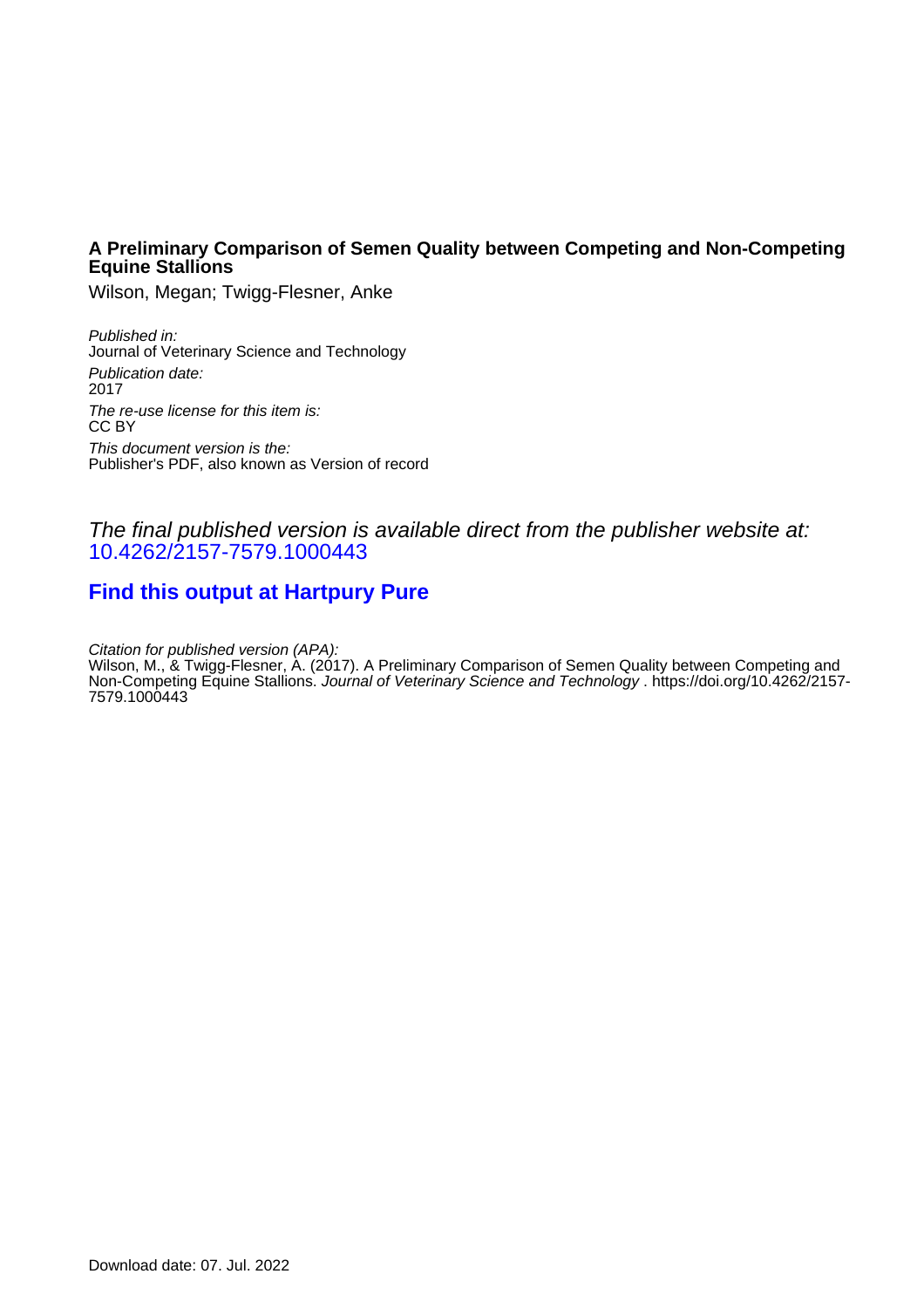

# A Preliminary Comparison of Semen Quality between Competing and Non-Competing Equine Stallions

#### **Megan Wilson and Anke Twigg-Flesner\***

Performance in Equestrian Sport Research Group, Hartpury University Centre, Hartpury College, Gloucestershire, GL19 3BE, UK

#### **Abstract**

**Rationale:** Artificial insemination allows sport horse stallions within breeding programmes to breed and compete concurrently. The level of exercise of stallions complete during the breeding season is a controversial subject. Daily exercise at low intensities is important for the mental and reproductive well-being of the stallion, however higher intensities of exercise, as seen in competing stallions, may have detrimental effects on seminal quality. The purpose of this study was to gain a greater understanding into the effects of competition and discipline on equid stallion semen through analysis of seminal parameters. The identification of optimal competition management for breeding stallions may lead to increased stallion fertility and economic gain.

**Methods:** This retrospective study evaluated the seminal data of 1130 stallion collections from two UK based stud farms between 2009 and 2015. Seminal volume, concentration and progressive motility were analysed for differences between competing and non-competing stallions, then for differences between stallion disciplines.

**Results:** Competing stallion semen concentration and progressive motility was significantly lower than noncompeting stallions (p<0.05). Semen volume was significantly higher in competing stallions (p<0.05) than noncompeting stallions. Non-competing stallion semen count was significantly higher than that of competing stallions (p<0.05).

**Conclusion:** The difference in semen quality between competing and non-competing stallions, as well as the difference between disciplines suggests endocrinological and physiological changes occur in relation to training intensity and competition. Further research into semen quality considering exercise and competition will allow for contextualisation as to why these differences occurred.

**Keywords:** Stallion; Semen; Equine breeding; Semen quality

### **Introduction**

Within equine breeding programmes, some stallions are noncompeting or retired from competition, but the majority of sport horse stallions are expected to breed and compete concurrently, which increases their value within reproduction through sporting achievements [1-3]. Stallion competition performance within any discipline is considered one of the main criterion for breeding potential, with many stallions put through intensive performance testing before being accepted into stud books [4]. Clients often prefer stallions that are consistently performing at high levels within the competition sphere, with the intention of increasing genetic progress and ultimately obtaining high achieving offspring [5]. The increasing concentration on performance could however lead to reduced reproductive viability in stallions as impacts on the reproductive physiology and psychology be overlooked [6,7].

Daily exercise is thought to be important for the mental and reproductive well-being of stallions [8-10], with the amount of exercise necessary differing, dependent on individual factors such as genetics, nutrition and season [11]. Any stallion within a breeding programme should be in good health, with muscle tone maintained by exposing them to turnout or low intensity exercise on a regular basis. Competing stallions exercise more frequently and at higher intensities within training in order to achieve a higher level of performance [12]. It is therefore in the interest of stallion owners to recognise whether consistent high-level competition and repeated exercising of the stallion has a detrimental effect on semen quality and therefore breeding efficiency, potentially leading to a decrease in profit.

Within the human population, males who exercise regularly and live a healthy balanced lifestyle have better quality semen than those not exercising on a regular basis [13]. Exercise and other stressors can influence human endocrinology and fertility [14], with links to improved libido and a positive effect on hormone levels [15]. Physical activity increases the male anabolic hormone environment and therefore an increase in semen production occurs [16]. Semen parameters significantly decline with long-term strenuous exercise when compared with those exercising at moderate intensities [17]. Once exercise is reduced, impairments seen within the reproductive system gradually recover. Similar research suggests that intensity and volume of exercise is negatively correlated to seminal quality, concluding that careful attention should be paid to these variables when designing training programmes to ensure reproductive function is not compromised [18,19].

Limited research of the effects of intense exercise on stallion fertility is available; an early study evaluated the effect of controlled exercise on daily semen output in 2-year-old stallions [20]. Whilst no difference between exercised and non-exercised stallions was found, the young age and sexual inexperience of the stallions does not allow conclusions to be

**\*Corresponding author:** Anke Twigg-Flesner, Performance in Equestrian Sport Research Group, Hartpury University Centre, Hartpury College, Gloucestershire, GL19 3BE, UK, Tel: 01452702348; E-mail: [Anke.Twigg-Flesner@hartpury.ac.uk](mailto:Anke.Twigg-Flesner@hartpury.ac.uk)

**Received** April 19, 2017; **Accepted** May 12, 2017; **Published** May 15, 2017

**Citation:** Wilson M, Twigg-Flesner A (2017) A Preliminary Comparison of Semen Quality between Competing and Non-Competing Equine Stallions. J Vet Sci Technol 8: 443. doi: 10.4262/2157-7579.1000443

**Copyright:** © 2017 Wilson M, et al. This is an open-access article distributed under the terms of the Creative Commons Attribution License, which permits unrestricted use, distribution, and reproduction in any medium, provided the original author and source are credited.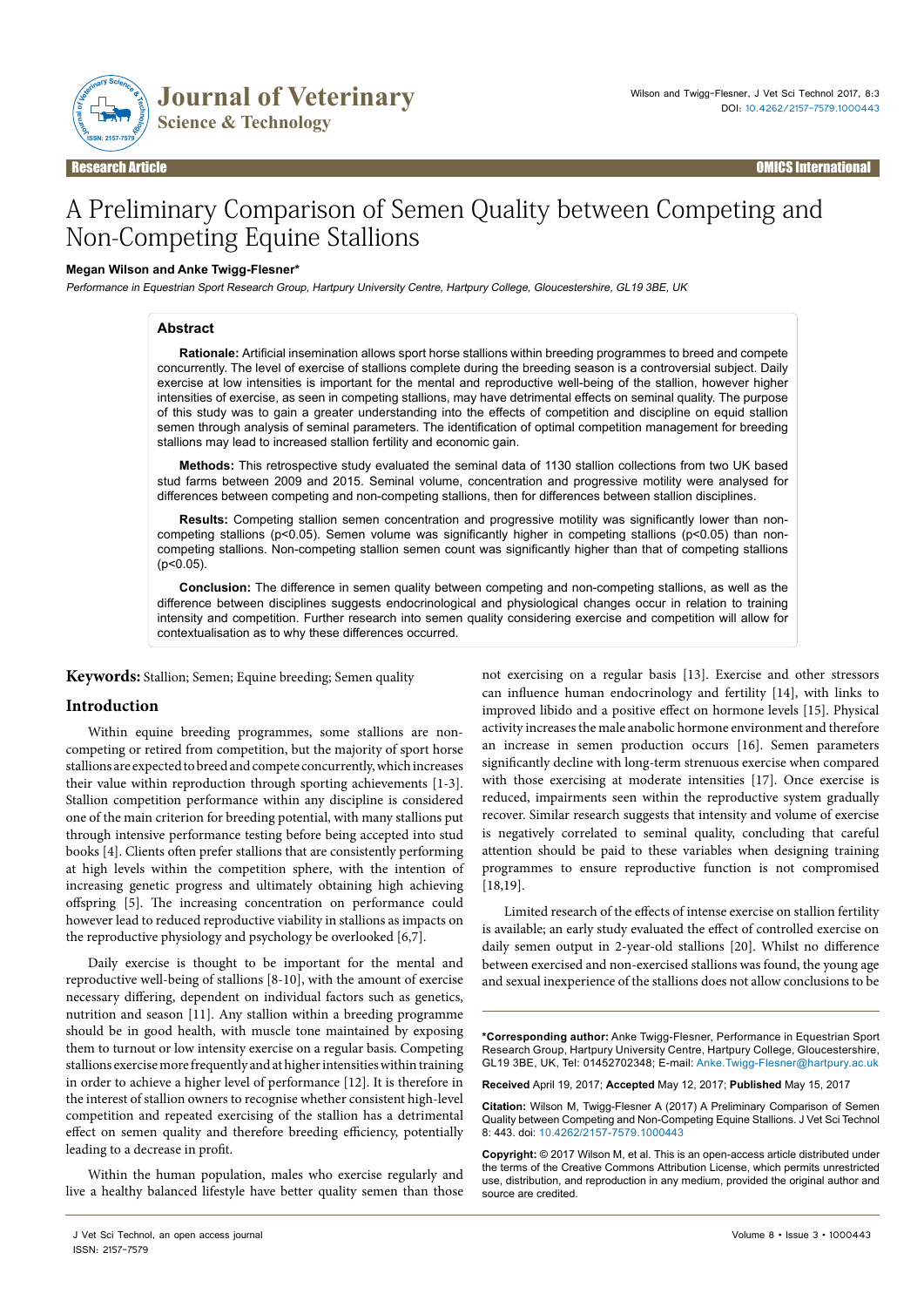**Citation:** Wilson M, Twigg-Flesner A (2017) A Preliminary Comparison of Semen Quality between Competing and Non-Competing Equine Stallions. J Vet Sci Technol 8: 443. doi: 10.4262/2157-7579.1000443

drawn for mature and established stallions. Moderate intensity exercise, walking for 30 minutes 4 days per week, has since been shown to have no impact on seminal parameters or the endocrinology of the stallion [21]. Elite-level stallion training would deem this research intensity to be very light rather than moderate, reducing the applicability of this research to the wider competing stallion population. Research on Icelandic stallion fertility rates indicated that high intensity training resulted in higher fertility rates than those in moderate intensity exercise or no exercise, with moderate intensities providing the lowest fertility rates [22]. However, this study was based on fertility rates and individual semen parameters and seminal quality were not taken into account. Controversially, where stallions were undergoing intensive exercise, two days per week, significant stress responses were induced, including increases in heart rate, plasma cortisol, lactate and testosterone concentrations [23]. Hence, excessive physical stress has a negative effect on stallion semen viability and productivity for up to one month after intensive periods of exercise.

The lack of research into the effects of competition on spermatozoa and the amount of conflicting studies into the effects of exercise on stallion semen quality suggests further research is needed within this sector of the equine reproductive industry. The identification of optimal competition management of stallions may help to educate owners, riders and grooms with the potential to lead to increased stallion fertility and economic gain.

The aim of this study was to gain a greater understanding of the effect that exercise and competition has on stallion semen quality.

### **Methods**

This retrospective study used data from past semen collections of stallions that were being used within artificial insemination breeding programmes at two UK based stud farms between 2009 and 2015. Of the 102 stallions selected for participation in the study, 61 were competing and 41 were non-competing. The stallions were aged between 3 and 21 years old, of various breeds. Prior to data collection, all owners/ representatives of the stallions completed the appropriate consent and data protection forms. The stud farms provided data from each stallion, such as: age, breed and level of competition (higher or lower), if applicable. Alongside this, semen quality assessment information was provided which included: volume of the semen sample (ml), progressive motility (%) of the spermatozoa, concentration of spermatozoa ( $\times$  10 $^6\prime$ ml) within the sample, the total sperm count  $(x 10^9)$  and the date in

which the semen sample had been collected. Stallions were categorised based on whether they were competing or non-competing and further by ages.

Throughout the study period, the stud farms gave access to data from 1130 semen collections, 798 of which were from competing stallions and 332 from non-competing stallions. All of the samples were collected and assessed by DEFRA approved equine artificial insemination technicians at professional stud farms, ensuring at the time of collection animal welfare was not compromised and limiting ethical considerations.

#### **Statistical analysis**

Data were analysed using IBM SPSS (version 24.0). The data within this study were found to be not normally distributed following the Kolmogorov Smirnov test, hence non-parametric statistical tests were to be performed. A series of Mann-Whitney U Tests compared semen volume, concentration, progressive motility and total sperm count between competing and non-competing stallions to determine if a difference existed between the two groups. A Kruskal-Wallis test of difference was used to determine if a difference existed in semen parameters between the stallion's level of competition. A Kruskal-Wallis test was used to identify if any differences occurred between stallion ages and breeds and semen quality. Data are presented as mean ± S.E.M. A significance value of P<0.05 was used throughout.

#### **Results and Discussion**

Stallion semen quality, in relation to exercise and competition, is not a topic within the equine industry where much research is available. The few studies analysing this association have shown inconsistent results [18-21]. Therefore, the purpose of this study was to investigate stallion semen quality in relation to competition participation and level.

#### **Volume**

The mean average for each seminal parameter was calculated for competing (n=798) and non-competing stallions (n=332). The average values of non-competing stallions ranged from 6.00 ml to 120.00 ml (Figure 1a) and competing stallions ranged from 3.00 ml to 182 ml (Figure 1a). The semen volume was significantly different (P=0.000) between competing and non-competing stallions.

Values in stallions competing at lower levels of competition (n=228) ranged from 6.00 ml to 182.00 ml and stallions at higher levels (n=570)

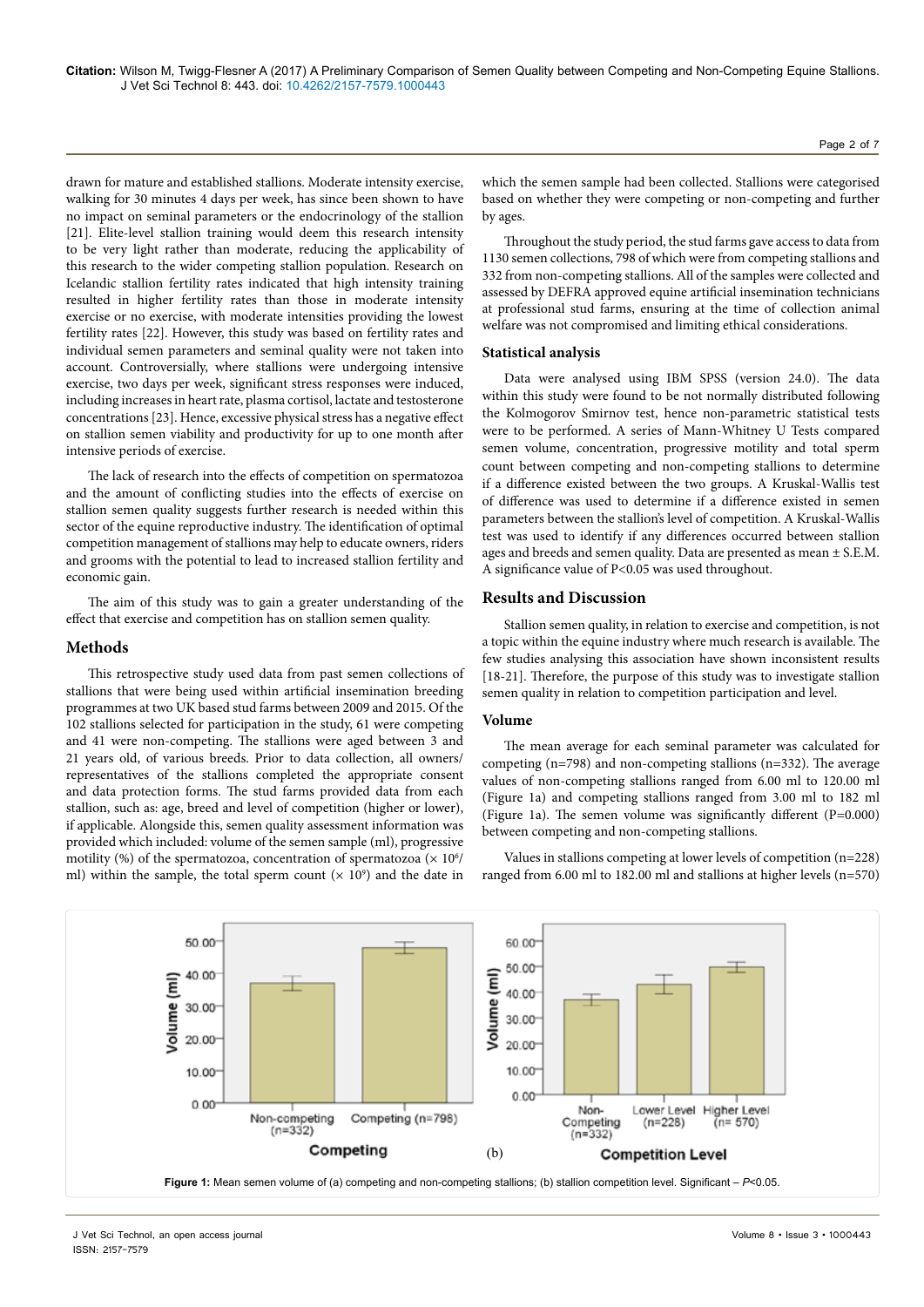ranged from 3.00 ml to 180.00 ml, with non-competing stallions (n=332) ranging from 6.00 ml to 120.00 ml (Figure 1b). Semen volume increased significantly between non-competing and competing stallions, and significantly increased with competition level (p=0.000).

Research carried out with human participants supports the present findings, stating that physical activity has a significant positive effect on seminological attributes including seminal volume, suggesting the outcome is due to the favourable homeostatic balanced of LH and testosterone [16,24]. Contrastingly, earlier research found no association between physical activity and semen volume, but as the sample consisted of males that were considered infertile, comparability is reduced [25].

In stallions, improvements in seminal volume are associated with increased teasing [26]. This may be a reason behind the increases in competing stallions due to the collection process differences between the two stud farms, with only one farm using a teaser mare. More concerningly, the mean seminal volumes of both competing and noncompeting stallions were below that of the AI referencing ranges (60-120 ml). Fertility is not directly affected by seminal volume [27]; suggesting that it is more desirable to have lower seminal volumes with higher concentrations of spermatozoa [28]. Therefore, even though lower seminal volumes were observed, the participating stallions may still be sufficiently fertile dependent on the measurements obtained through analysis of additional semen parameters, such as total sperm count and progressively motility, which are considered to be main parameters in semen quality assessment.

#### **Progressive motility**

Values ranged from 1.00% and 95.00% in non-competing stallions (n=332) (Figure 2a) and in competing stallions (n=798) values ranged from 0.00% and 85% (Figure 2a). The progressive motility of competing and non-competing stallions was found to be significantly different  $(p=0.011)$ .

Progressive motility ranged from from 1% to 95% in non-competing stallions (n=332), 10% to 80% in stallions at lower levels of competition (n=228) and 0% to 85% in higher levels of competition (n=570) (Figure 2b). Statistical analysis revealed a significantly lower progressive motility in competing stallions compared to non-competing stallions  $(p=0.000)$ .

The outcomes from this research conform to observations from previous research, which reported a significant decrease in progressive motility of spermatozoa with moderate and high intensity exercise over a prolonged duration, concluding that progressive motility and exercise are negatively correlated [29]. Earlier research also supports

these results, stating that training volume has a significant negative correlation to spermatozoa progressive motility, further suggesting that this could be due to low testosterone levels [18]. However, research that is more recent contradicts this, finding testosterone levels increase significantly following exercise and these are positively correlated with progressive motility [30]. Exercise plasma testosterone concentrations were increased, but progressive motility was negatively affected by the intensity of the exercise performed [23].

In humans, lower progressive motility of spermatozoa has been reported within competition periods of endurance athletes, proposing that this could be due to increased intra-scrotal temperatures [31]. Thermal stress has more recently been associated with decreased semen parameters, including progressive motility [32,33]. In equine research, thermal stress is a debated topic area with no conclusive results [34], suggesting further research into the effect of testicular thermal stress with regards to semen quality and exercise could be completed.

#### **Concentration**

Values in non-competing stallions (n=332) ranged from  $77 \times 10^6$ to 852  $\times$  10<sup>6</sup> (Figure 3a) Competing stallions' (n=798) values ranged from  $11 \times 10^6$  and  $811 \times 10^6$  (Figure 3a). A significant reduction in sperm concentration (P=0.000) was found between non-competing and competing stallions. Sperm concentration significantly decreased as competition level increased (p=0.000) (Figure 3b).

The results of this research support findings within human studies, showing decreases in semen concentration of men under high intensity exercise programmes [35]. Semen concentration was impaired with long term, moderate and high intensity exercise, with a decline from a 57.1 million/ml baseline to 21.7 million/ml at the lowest point [29]. Hence, it was concluded the intensity of exercise and semen parameters are negatively correlated. Research in ovine reproduction supports this, reporting that prolonged daily exercise negatively affects semen concentration is negatively [36].

Suggesting these effects could be due to declined testosterone levels and increases in cortisol, as, more recently, a significant decrease in spermatozoa concentration within males over long durations of high intensity exercise has been reported [37]. This would support previous research findings that psychological stress causes imbalances of the endocrine system which has negative implications on semen quality [38,39]. It was also hypothesised that decreases in seminal concentration could be caused by increases of seminal reactive oxygen species (ROS) following exercise [37,40]. Although ROS damage of spermatozoa

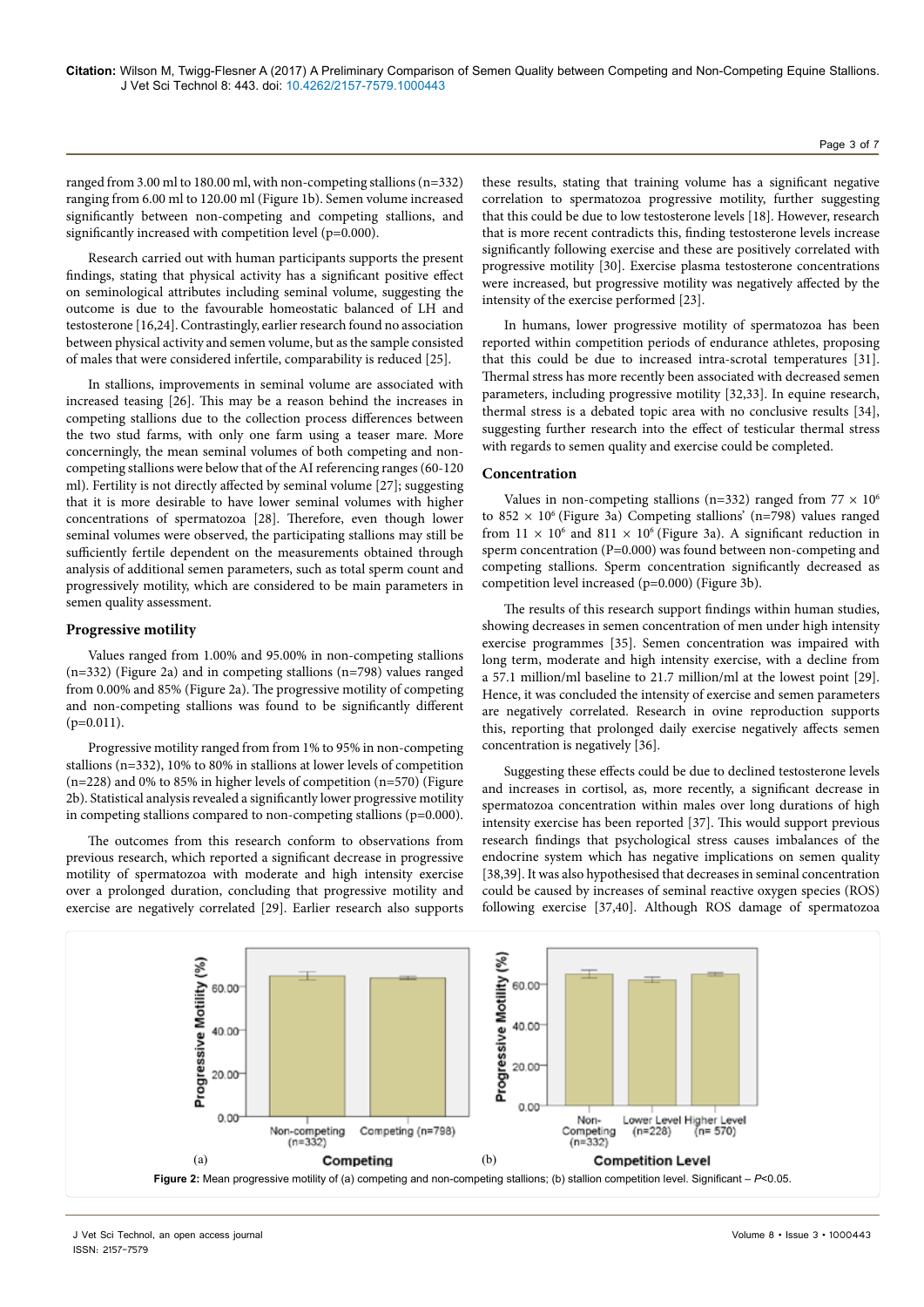with regards to seminal processing has been researched [41-43]; limited research investigating the effects of exercise and ROS damage in equine semen is available. In humans, sufficiently elevated levels of ROS to disrupt reproductive functions are seen following exercise [40]. However, equine research has not established adverse ROS levels, as only limited increases have been reported, which are unlikely to have significant effects on seminal quality [44]. The potential effects of oxidative stress on stallion semen require further contextualisation in order to understand the impact of elevated ROS levels.

Concerningly, all groups contained stallions, which were well under the minimum referencing ranges for artificial insemination (100-350  $\times$  10 $^{\circ}$ /ml). Therefore, would be classed as infertile, posing the ethical questions as to whether these stallions should be part of a breeding programme.

#### **Total sperm count**

The total sperm count values for competing stallions ranged from  $0.38 \times 10^9$  and 39.00  $\times$  10<sup>9</sup>. The minimum value for non-competing stallions was  $1.06 \times 10^9$  and the maximum value was  $60.24 \times 10^9$ . A significant difference (p=0.000) between competing (n=798) and noncompeting (n=332) stallions' total sperm count was found (Figures 4a and 4b). A significant reduction in total sperm count occurs between non-competing and competing stallions, but moderate competition values were significantly lower than higher level competition total sperm counts (p=0.000).

The total number of spermatozoa in a stallion's ejaculate typically ranges from  $3 \times 10^9$  to  $20 \times 10^9$ . Within the current research, values under these ranges were observed in both competing and non-competing stallions. It is important to consider that these stallions are used in artificial insemination programmes, where the minimum doses are 600  $\times$  10<sup>6</sup>, 300  $\times$  10<sup>6</sup> and 250  $\times$  10<sup>6</sup> total progressively motile spermatozoa in chilled, fresh and frozen semen respectively [27]. Therefore, provided minimum progressive motility standards were met, the stallions would be classed as fertile within a commercial artificial insemination programme.

The results of the current study are similar to previous research within human reproduction which established that intense training and competition correlates to decreases in total number of spermatozoa within an ejaculate. Recreationally active athletes are found to have the highest total sperm count [45], in contrast with the results in the present study. Other conflicting research states that higher levels of physical exertion increase spermatozoa numbers [46]. The inconsistencies in current human research that explores the effects of exercise on total sperm count, highlights the need for further research of the impact of exercise intensity on stallion semen quality.

#### **Semen quality**

Semen quality depends on biological, environmental and management practices within the stallion. In order to calculate semen quality and the reproductive capability of a stallion many seminal parameters can be taken into account [47-49]. This study only reports



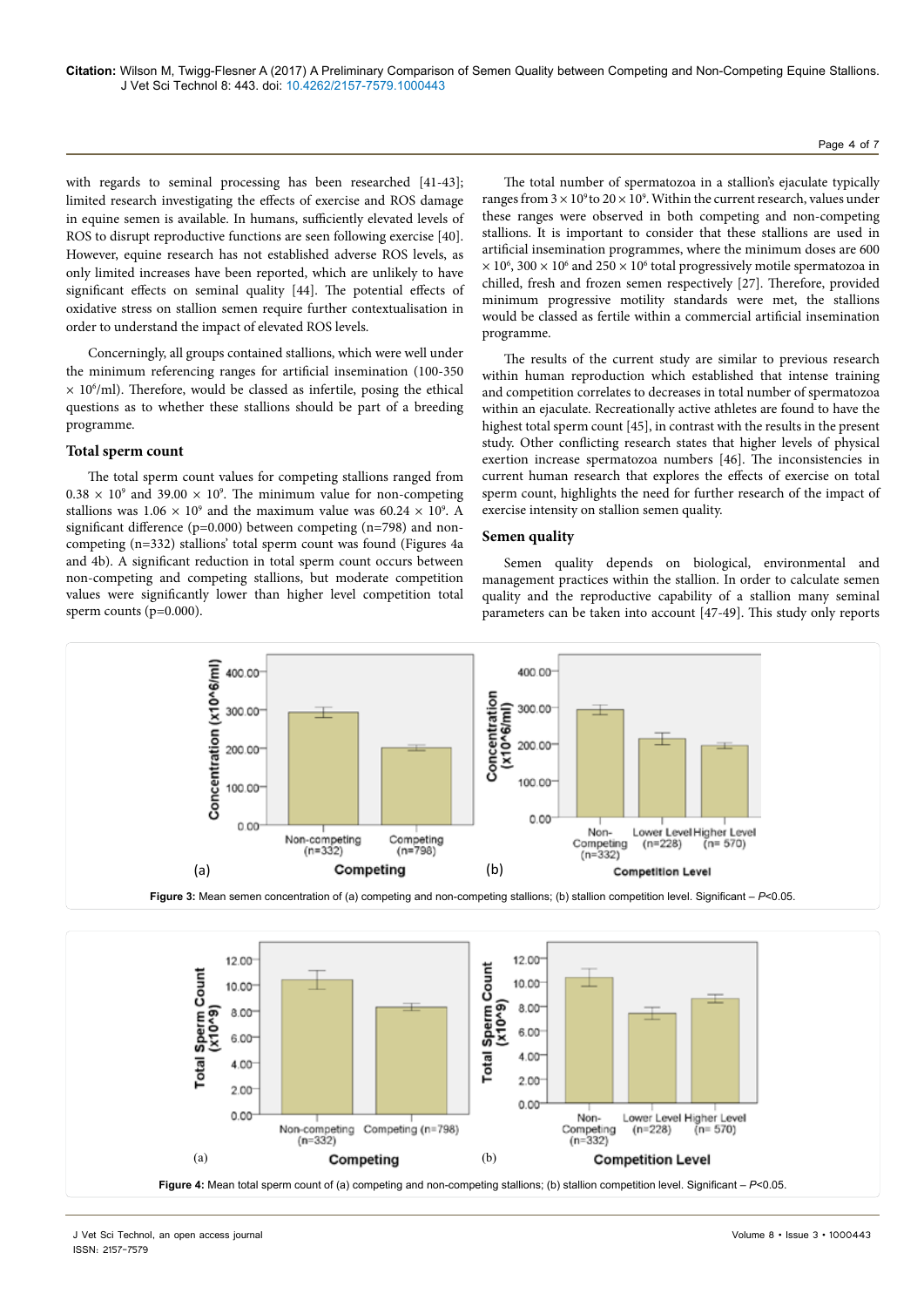on volume, concentration, progressive motility and total sperm count as a measure of semen quality. Therefore, competing stallions have lower semen quality than non-competing stallions due to lower mean values of spermatozoa concentration, progressive motility and total sperm count. It should however be taken into account that stallion semen parameters do not necessarily correlate to stallion fertility, with conventional assessment of semen not capturing 100% of the fertilising potential of spermatozoa [50]. It is suggested that the assessment of many seminal attributes and the combination of results will improve the reliability of fertility prediction [51,52]. Within industry spermatozoa morphology is used to observe defects in the physiology of the spermatozoa [1,53] and, along with bacterial status, is seen as a key parameter when predicting the fertilising potential of semen [1,54,55]. The most important measurements for estimating stallion fertility is total sperm count alongside progressively motility.

Due to the retrospective design of this study, access to these factors was not available and many of the above semen parameters that could have assisted with the validation of seminal quality were not recorded. Further research should therefore consider the analysis of a wider range of seminal attributes to overcome this limitation.

The retrospective design of the current study meant a lack of standardisation compared to that of controlled experiments. The control of these variables would be unrealistic due to the individual needs of the stallions. The current study may lack standardisation due to these variables, but it allows for a true representation of the industry.

#### **Breed type and age**

Confounding variables such as management protocols, diet, collection technique and environmental factors could have had potential effects on the results obtained [54,55]. Stallion semen parameters are shown to vary significantly dependent on breed and age [56], both of which were confirmed within the present research.

There were significant differences (p=0.000) across all parameters between age categories, although no linear trends were identified, and changes for each parameter followed a different pattern for the different age groups (Table 1). The most notable finding is the reduction in mean concentration in stallions who would be considered to be in their prime in an athletic and reproductive sense (6-10 years). In contrast to previous research, PM was highest in stallions of 16 years and older. Breed type has a significant impact on all semen quality parameters (p=0.000), although no linear patterns were established (Table 2).

The retrospective design of the current study meant a lack of standardisation compared to that of controlled experiments. Variables which had the potential to effect semen quality such as environmental and management factors were unable to be regulated. The control of these variables would be unrealistic due to the individual needs of the stallions; control was further limited by the retrospective study design. The current study may lack standardisation due to these elements, but it allows for a true representation of the industry. The current results showing significant differences in semen quality between the ages and breeds of the stallion amplifies the importance of taking these factors into consideration when conducting future investigations into this topic area.

## **Conclusion**

The research indicates that competition stallions had lower quality of semen than non-competing stallions, this may be due to an accumulation of both physiological and endocrinological factors. It is not possible from this research to state the reason behind the results obtained as much of the research into stallion semen quality is conflicting.

In both competing and non-competing stallions some individuals had semen parameters lower than the referencing ranges for AI, this should be a cause for concern within the equestrian breeding industry

|     |                 |       | Volume (ml) | Progressive motility (%) | Concentration (× 10 <sup>6</sup> /ml) | Total sperm count (× 10 <sup>9</sup> ) |
|-----|-----------------|-------|-------------|--------------------------|---------------------------------------|----------------------------------------|
| Age | $1-5$ (n=225)   | Mean  | 34.84       | 64.62                    | 248.89                                | 7.65                                   |
|     |                 | S.E.M | 1.25        | 0.94                     | 8.97                                  | 0.30                                   |
|     | 6-10 (n=598)    | Mean  | 47.80       | 63.46                    | 225.76                                | 9.40                                   |
|     |                 | S.E.M | 1.04        | 0.49                     | 4.85                                  | 0.22                                   |
|     | $11-15$ (n=201) | Mean  | 52.58       | 64.50                    | 204.65                                | 9.28                                   |
|     |                 | S.E.M | 1.90        | 0.73                     | 7.19                                  | 0.27                                   |
|     | 16-20 (n=26)    | Mean  | 40.73       | 67.50                    | 261.19                                | 10.63                                  |
|     |                 | S.E.M | 4.30        | 2.71                     | 16.37                                 | 1.40                                   |
|     | $21+ (n=80)$    | Mean  | 30.73       | 68.45                    | 238.46                                | 7.55                                   |
|     |                 | S.E.M | 1.55        | 1.57                     | 10.83                                 | 0.57                                   |

**Table 1:** Mean values of semen parameters for each stallion age category.

|              |                  |       | Volume (ml) | Progressive motility (%) | Concentration (× 10 <sup>6</sup> /ml) | Total sperm count $(x 10^9)$ |
|--------------|------------------|-------|-------------|--------------------------|---------------------------------------|------------------------------|
|              | WB (n=491)       | Mean  | 51.24       | 65.21                    | 190.74                                | 8.88                         |
|              |                  | S.E.M | 1.07        | 0.51                     | 4.10                                  | 0.20                         |
|              | Arab $(n=411)$   | Mean  | 39.45       | 62.96                    | 246.56                                | 8.49                         |
|              |                  | S.E.M | 1.07        | 0.58                     | 6.15                                  | 0.20                         |
| <b>Breed</b> | Native $(n=192)$ | Mean  | 42.18       | 65.70                    | 283.76                                | 10.34                        |
|              |                  | S.E.M | 2.19        | 1.17                     | 9.75                                  | 0.55                         |
|              |                  | Mean  | 28.21       | 60.26                    | 204.42                                | 6.21                         |
|              | TB $(n=19)$      | S.E.M | 2.22        | 1.30                     | 24.29                                 | 1.12                         |
|              | Polo Pony (n=17) | Mean  | 29.59       | 60.88                    | 273.82                                | 7.95                         |
|              |                  | S.E.M | 4.77        | 1.23                     | 21.22                                 | 1.39                         |

**Table 2:** Mean values of semen parameters for each stallion breed.

Page 5 of 7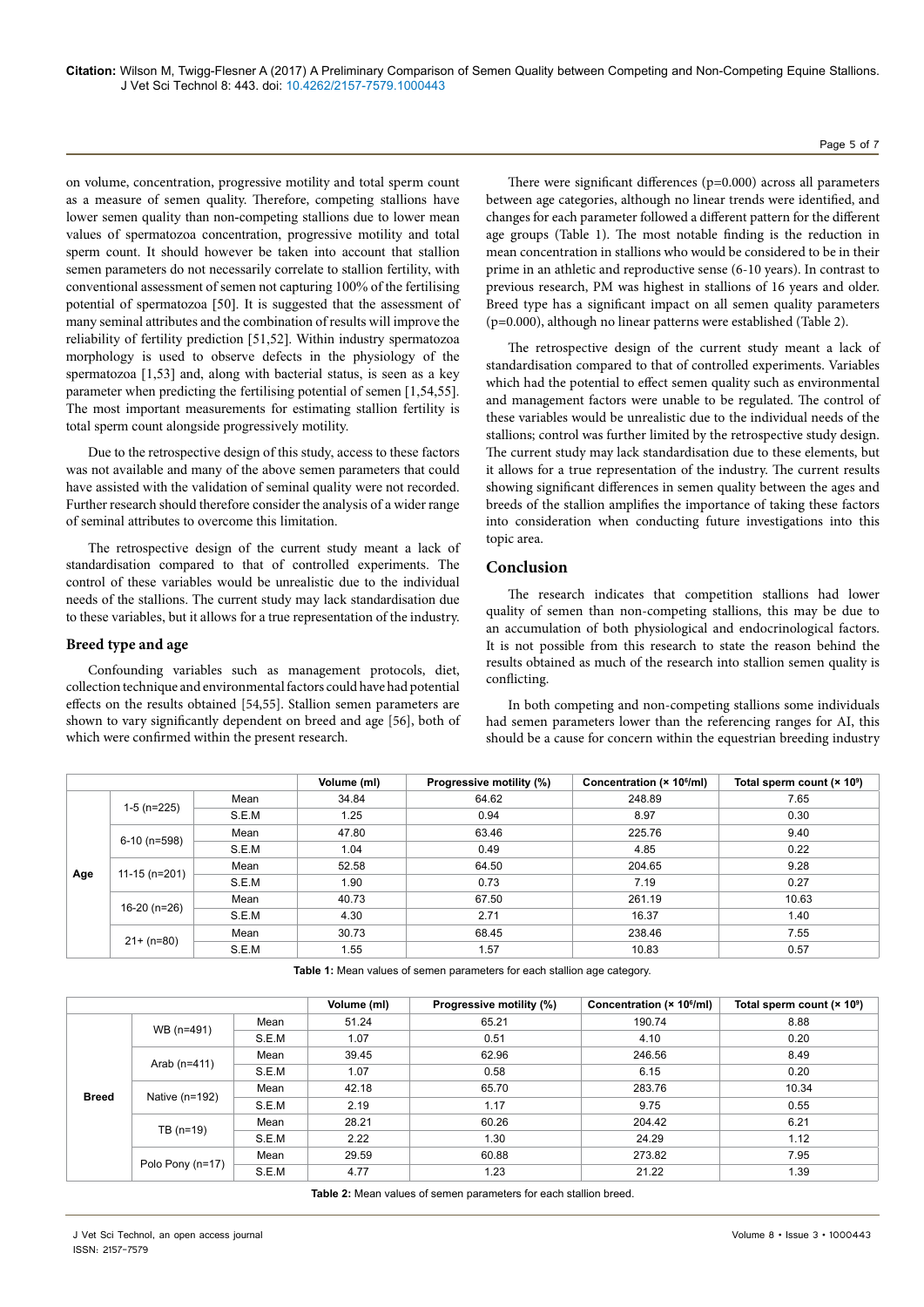Page 6 of 7

and more care is needed to ensure only high quality semen is being used within AI programmes to increase fertility rates.

Overall, it has been shown that careful attention needs to be paid to stallion management in order to properly balance exercise and competition with reproduction. Thus, maximal reproductivity is achieved leading to increased economic gain and maintaining high animal welfare standards.

#### **References**

- 1. [Brito LFC \(2007\) Evaluation of stallion sperm morphology.](http://www.sciencedirect.com/science/article/pii/S1534751607000418) Clin Tech Equine [Pract 6: 249-264.](http://www.sciencedirect.com/science/article/pii/S1534751607000418)
- 2. Strickland C (2011) Dual-career stallions: balancing showing and breeding. Horse Sport. February, pp: 38-40.
- 3. [Sairanen, J, Katila T, Virtala AM, Ojala M \(2011\) Effects of racing on equine](https://doi.org/10.1016/j.anireprosci.2011.02.010) fertility. [Anim Reprod Sci 124: 73-84.](https://doi.org/10.1016/j.anireprosci.2011.02.010)
- 4. [Lange J, Matheja S, Klug E, Aurich C, Aurich JE \(1997\) Influence of training and](http://onlinelibrary.wiley.com/doi/10.1111/j.1439-0531.1997.tb01299.x/full) [competition on the endocrine regulation of testicular function and on semen](http://onlinelibrary.wiley.com/doi/10.1111/j.1439-0531.1997.tb01299.x/full) [parameters in stallions. Reprod Domest Anim 32: 297-302.](http://onlinelibrary.wiley.com/doi/10.1111/j.1439-0531.1997.tb01299.x/full)
- 5. Manafi M (2011) [Artificial insemination in farm animals. Rijeka, Croatia: InTech.](https://www.intechopen.com/books/artificial-insemination-in-farm-animals)
- 6. [Colleoni S, Lagutina I, Lazzari G, Rodriguez-Martinez H, Galli C, et al. \(2011\)](http://www.sciencedirect.com/science/article/pii/S0737080611001018) [New methods for selecting stallion spermatozoa for assisted reproduction.](http://www.sciencedirect.com/science/article/pii/S0737080611001018) J [Equine Vet Sci 31: 536-541.](http://www.sciencedirect.com/science/article/pii/S0737080611001018)
- 7. [Varner DD, Gibb Z, Aitken RJ \(2014\) Stallion fertility: A focus on the](https://doi.org/10.1111/evj.12308) spermatozoon. [Equine Vet J 47: 16-24.](https://doi.org/10.1111/evj.12308)
- 8. [Davies Morel MC \(2008\) Equine reproductive physiology, breeding and stud](https://books.google.co.in/books/about/Equine_Reproductive_Physiology_Breeding.html?id=1WqBj-OgzaAC&redir_esc=y) [management. Wallingford: CAB International, UK.](https://books.google.co.in/books/about/Equine_Reproductive_Physiology_Breeding.html?id=1WqBj-OgzaAC&redir_esc=y)
- 9. [Samper JC, Donley S, McKinnon AO, Pycock JF \(2003\)](http://www.sciencedirect.com/science/book/9781416052340) Equine breeding [management and artificial insemination. Can Vet J 44: 332.](http://www.sciencedirect.com/science/book/9781416052340)
- 10. Fraser AF (2010) [The behaviour and welfare of the horse. 2nd edn. CAB](https://books.google.co.in/books/about/The_Behaviour_and_Welfare_of_the_Horse.html?id=W4Z3ctLEVMcC&redir_esc=y) [International Oxfordshire, UK.](https://books.google.co.in/books/about/The_Behaviour_and_Welfare_of_the_Horse.html?id=W4Z3ctLEVMcC&redir_esc=y)
- 11. Pickett BW (2000) Exercise for the stallion. J Equine Vet Sci 20: 567.
- 12. [Kuipers H, Keizer HA \(1988\) Overtraining in elite athletes.](https://doi.org/10.2165/00007256-198806020-00003) Sports Medicine 6: [79-92.](https://doi.org/10.2165/00007256-198806020-00003)
- 13. [Homan GF, Davies M, Norman R \(2007\) The impact of lifestyle factors on](https://doi.org/10.1093/humupd/dml056) [reproductive performance in the general population and those undergoing](https://doi.org/10.1093/humupd/dml056) infertility treatment: A review. [Hum Reprod Update 13: 209-223.](https://doi.org/10.1093/humupd/dml056)
- 14. [Lange J, Matheja S, Klug E, Aurich C, Aurich JE \(1997\) Influence of training and](http://onlinelibrary.wiley.com/doi/10.1111/j.1439-0531.1997.tb01299.x/full) [competition on the endocrine regulation of testicular function and on semen](http://onlinelibrary.wiley.com/doi/10.1111/j.1439-0531.1997.tb01299.x/full) [parameters in stallions. Reprod Domest Anim 32: 297-302.](http://onlinelibrary.wiley.com/doi/10.1111/j.1439-0531.1997.tb01299.x/full)
- 15. [Wogatzky J, Wirleitner B, Stecher A, Vanderzwalmen P, Neyer A, et al. \(2012\)](https://doi.org/10.1186/1477-7827-10-115) [The combination matters - distinct impact of lifestyle factors on sperm quality: A](https://doi.org/10.1186/1477-7827-10-115) [study on semen analysis of 1683 patients according to MSOME criteria.](https://doi.org/10.1186/1477-7827-10-115) Reprod [Biol Endocrinol 10: 115.](https://doi.org/10.1186/1477-7827-10-115)
- 16. [Vaamonde D, Da Silva-Grigoletto ME, García-Manso JM, Barrera N, Vaamonde-](https://doi.org/10.1007/s00421-011-2304-6)[Lemos R \(2012\) Physically active men show better semen parameters and](https://doi.org/10.1007/s00421-011-2304-6) [hormone values than sedentary men.](https://doi.org/10.1007/s00421-011-2304-6) Eur J Appl Physiol 112: 3267-3273.
- 17. [Safarinejad MR, Azma K, Kolahi AA \(2008\) The effects of intensive, long-term](https://doi.org/10.1677/JOE-08-0477) [treadmill running on reproductive hormones, hypothalamus-pituitary-testis axis,](https://doi.org/10.1677/JOE-08-0477) [and semen quality: A randomized controlled study.](https://doi.org/10.1677/JOE-08-0477) J Endocrinol 200: 259-271.
- 18. [De Souza M, Arce J, Pescatello L, Scherzer H, Luciano A \(1994\) Gonadal](https://doi.org/10.1055/s-2007-1021075) [hormones and semen quality in male runners.](https://doi.org/10.1055/s-2007-1021075) Int J Sports Med 15: 383-391.
- 19. [Vaamonde D, Da Silva-Grigoletto ME, García-Manso JM, Vaamonde-Lemos](https://doi.org/10.1016/j.fertnstert.2008.09.010) [R, Swanson RJ, et al. \(2009\) Response of semen parameters to three training](https://doi.org/10.1016/j.fertnstert.2008.09.010) modalities. [Fertil Steril 92: 1941-1946.](https://doi.org/10.1016/j.fertnstert.2008.09.010)
- 20. [Dinger JE, Noiles EE, Hoagland TA \(1986\) Effect of controlled exercise on](http://www.sciencedirect.com/science/article/pii/0093691X86901366) [semen characteristics in two-year-old stallions. Theriogenology 25: 525-535.](http://www.sciencedirect.com/science/article/pii/0093691X86901366)
- 21. [Gordon RK, Mawyer JD, Cavinder CA, Sigler DH, Blanchard TL, et al. \(2014\)](http://dx.doi.org/10.1016/j.jevs.2013.10.040) [Effects of moderate exercise on semen parameters and serum LH and cortisol](http://dx.doi.org/10.1016/j.jevs.2013.10.040) [concentrations in stallions.](http://dx.doi.org/10.1016/j.jevs.2013.10.040) J Equine Vet Sci 34: 65.
- 22. [Davies Morel MC, Gunnarsson V \(2000\) A survey of the fertility of Icelandic](http://www.sciencedirect.com/science/article/pii/S0378432000001925) stallions. [Anim Reprod Sci 64: 49-64.](http://www.sciencedirect.com/science/article/pii/S0378432000001925)
- 23. [Janett F, Burkhardt C, Burger D, Imboden I, Hässig M, et al. \(2006\)](http://www.sciencedirect.com/science/article/pii/S0093691X05004073)  [Influence of repeated treadmill exercise on quality and freezability of stallion](http://www.sciencedirect.com/science/article/pii/S0093691X05004073)  semen. [Theriogenology 65: 1737-1749.](http://www.sciencedirect.com/science/article/pii/S0093691X05004073)
- 24. [Rosety-Rodriguez M, Rosety JM, Fornieles G, Rosety MA, Diaz AJ, et al.](https://doi.org/10.1016/j.acuro.2013.10.013)  [\(2014\) Home-based treadmill training improved seminal quality in adults with](https://doi.org/10.1016/j.acuro.2013.10.013)  type 2 diabetes. [Actas Urol Esp 38: 589-593.](https://doi.org/10.1016/j.acuro.2013.10.013)
- 25. [Wise LA, Cramer DW, Hornstein MD, Ashby RK, Missmer SA \(2011\) Physical](https://doi.org/10.1016/j.fertnstert.2010.11.006)  [activity and semen quality among men attending an infertility clinic.](https://doi.org/10.1016/j.fertnstert.2010.11.006) Fertil Steril [95: 1025-1030.](https://doi.org/10.1016/j.fertnstert.2010.11.006)
- 26. [Sieme H, Katila T, Klug E \(2004\) Effect of semen collection practices](https://linkinghub.elsevier.com/retrieve/pii/S0093691X03002516)  [on sperm characteristics before and after storage and on fertility of](https://linkinghub.elsevier.com/retrieve/pii/S0093691X03002516)  stallions. [Theriogenology 61: 769-784.](https://linkinghub.elsevier.com/retrieve/pii/S0093691X03002516)
- 27. McKinnon AO (2010) Assisted Reproduction Techniques (ART) in the horse a review from artificial insemination to cloning. BEVA.
- 28. [Jasko DJ, Martin JM, Squires EL \(1992\) Effect of insemination volume and](http://www.sciencedirect.com/science/article/pii/0093691X9290179U)  [concentration of spermatozoa on embryo recovery in mares.](http://www.sciencedirect.com/science/article/pii/0093691X9290179U) Theriogenology [37: 1233-1239.](http://www.sciencedirect.com/science/article/pii/0093691X9290179U)
- 29. [Hajizadeh Maleki B, Tartibian B \(2015\) Long-term low-to-intensive cycling](https://doi.org/10.1097/JSM.0000000000000122)  [training: impact on semen parameters and seminal cytokines.](https://doi.org/10.1097/JSM.0000000000000122) Clin J Sport Med [25: 535-540.](https://doi.org/10.1097/JSM.0000000000000122)
- 30. [Cavinder CA, Zoller JL, Briers G, Sigler DH \(2010\) Sexual behaviour and](http://www.sciencedirect.com/science/article/pii/S1080744615306434)  [blood hormone profiles around the time of ejaculation and subsequent sperm](http://www.sciencedirect.com/science/article/pii/S1080744615306434)  characteristics in stallions. [Prof Anim Scientist 26: 540-546.](http://www.sciencedirect.com/science/article/pii/S1080744615306434)
- 31. [Lucia A, Chicharro JL, Perez M, Serratosa L, Bandres F, et al. \(1996\)](http://jap.physiology.org/cgi/pmidlookup?view=long&pmid=9018515)  [Reproductive function in male endurance athletes: sperm analysis and](http://jap.physiology.org/cgi/pmidlookup?view=long&pmid=9018515)  [hormonal profile. J Appl Physiol 81: 2627-2636.](http://jap.physiology.org/cgi/pmidlookup?view=long&pmid=9018515)
- 32. [Lue Y, Wang C, Liu YX, Hikim APS, Zhang XS, et al. \(2006\) Transient testicular](http://press.endocrine.org/doi/abs/10.1210/jc.2005-1808)  [warming enhances the suppressive effect of testosterone on spermatogenesis](http://press.endocrine.org/doi/abs/10.1210/jc.2005-1808)  [in adult Cynomolgus monkeys \(Macaca fascicularis\). J Clin Endocrinol Metab](http://press.endocrine.org/doi/abs/10.1210/jc.2005-1808)  [91: 539-545.](http://press.endocrine.org/doi/abs/10.1210/jc.2005-1808)
- 33. [Kim B, Park K, Rhee K \(2012\) Heat stress response of male germ cells.](https://doi.org/10.1007/s00018-012-1165-4) Cell [Mol Life Sci 70: 2623-2636.](https://doi.org/10.1007/s00018-012-1165-4)
- 34. [Mawyer JD, Cavinder CA, Vogelsang MM, Sigler DH, Love CC, et al. \(2012\)](https://doi.org/10.2527/jas.2011-4543)  [Thermoregulation of the testicle in response to exercise and subsequent effects](https://doi.org/10.2527/jas.2011-4543)  [on semen characteristics of stallions. J Anim Sci 90: 2532-2539.](https://doi.org/10.2527/jas.2011-4543)
- 35. [Vaamonde D, Da Silva M, Poblador M, Lancho J \(2006\) Reproductive profile](https://doi.org/10.1055/s-2005-872906)  [of physically active men after exhaustive endurance exercise.](https://doi.org/10.1055/s-2005-872906) Int J Sports Med [27: 680-689.](https://doi.org/10.1055/s-2005-872906)
- 36. [Thwaites CJ \(1995\) The comparative effects of undernutrition, exercise and](http://www.sciencedirect.com/science/article/pii/037843209401343K)  [frequency of ejaculation on the size and tone of the testes and on semen quality](http://www.sciencedirect.com/science/article/pii/037843209401343K)  in the ram. [Anim Reprod Sci 37: 299-309.](http://www.sciencedirect.com/science/article/pii/037843209401343K)
- 37. [Möstl E, Palme R \(2002\) Hormones as indicators of stress. Domest Anim](http://dx.doi.org/10.1016/S0739-7240(02)00146-7)  [Endocrinol 23: 67-74.](http://dx.doi.org/10.1016/S0739-7240(02)00146-7)
- 38. [Walker WH \(2009\) Molecular mechanisms of testosterone action in](http://www.sciencedirect.com/science/article/pii/S0039128X08002961)  spermatogenesis. [Steroids 74: 602-607.](http://www.sciencedirect.com/science/article/pii/S0039128X08002961)
- 39. [Gondim FJ, Zoppi CC, Reis Silveira L dos, Pereira-da-Silva L, Vaz de Macedo](http://www.sciencedirect.com/science/article/pii/S0737080609000355)  [D \(2009\) Possible relationship between performance and oxidative stress in](http://www.sciencedirect.com/science/article/pii/S0737080609000355)  endurance horses. [J Equine Vet Sci 29: 206-212.](http://www.sciencedirect.com/science/article/pii/S0737080609000355)
- 40. [Ball B \(2000\) The effect of oxidative stress on equine sperm function, semen](http://dx.doi.org/10.1016/S0737-0806(00)80446-3)  storage and stallion fertility. [J Equine Vet Sci 20: 95-96.](http://dx.doi.org/10.1016/S0737-0806(00)80446-3)
- 41. [Ball BA \(2008\) Oxidative stress, osmotic stress and apoptosis: Impacts on](https://doi.org/10.1016/j.anireprosci.2008.04.014)  [sperm function and preservation in the horse.](https://doi.org/10.1016/j.anireprosci.2008.04.014) Anim Reprod Sci 107: 257-267.
- 42. [Aitken RJ, Lambourne S, Gibb Z \(2014\) The John Hughes memorial lecture:](http://www.sciencedirect.com/science/article/pii/S0737080613007545)  [Aspects of sperm physiology - oxidative stress and the functionality of stallion](http://www.sciencedirect.com/science/article/pii/S0737080613007545)  spermatozoa. [J Equine Vet Sci 34: 17-27.](http://www.sciencedirect.com/science/article/pii/S0737080613007545)
- 43. [Andriichuk A, Tkachenko H, Tkachova I \(2016\) Oxidative stress biomarkers](http://www.sciencedirect.com/science/article/pii/S0737080615005900)  [and erythrocytes hemolysis in well-trained equine athletes before and after](http://www.sciencedirect.com/science/article/pii/S0737080615005900)  exercise. [J Equine Vet Sci 36: 32-43.](http://www.sciencedirect.com/science/article/pii/S0737080615005900)
- 44. [Hajizadeh Maleki B, Tartibian B, Eghbali M, Asri-Rezaei S \(2012\) Comparison](https://doi.org/10.1111/j.2047-2927.2012.00023.x)  [of seminal oxidants and antioxidants n subjects with different levels of physical](https://doi.org/10.1111/j.2047-2927.2012.00023.x)  [fitness. Andrology 1: 607-614.](https://doi.org/10.1111/j.2047-2927.2012.00023.x)
- 45. [Gaskins AJ, Mendiola J, Afeiche M, Jorgensen N, Swan SH, et al. \(2015\)](https://doi.org/10.1136/bjsports-2012-091644)  [Physical activity and television watching in relation to semen quality in young](https://doi.org/10.1136/bjsports-2012-091644)  [men. Br J Sports Med 4: 265-270.](https://doi.org/10.1136/bjsports-2012-091644)